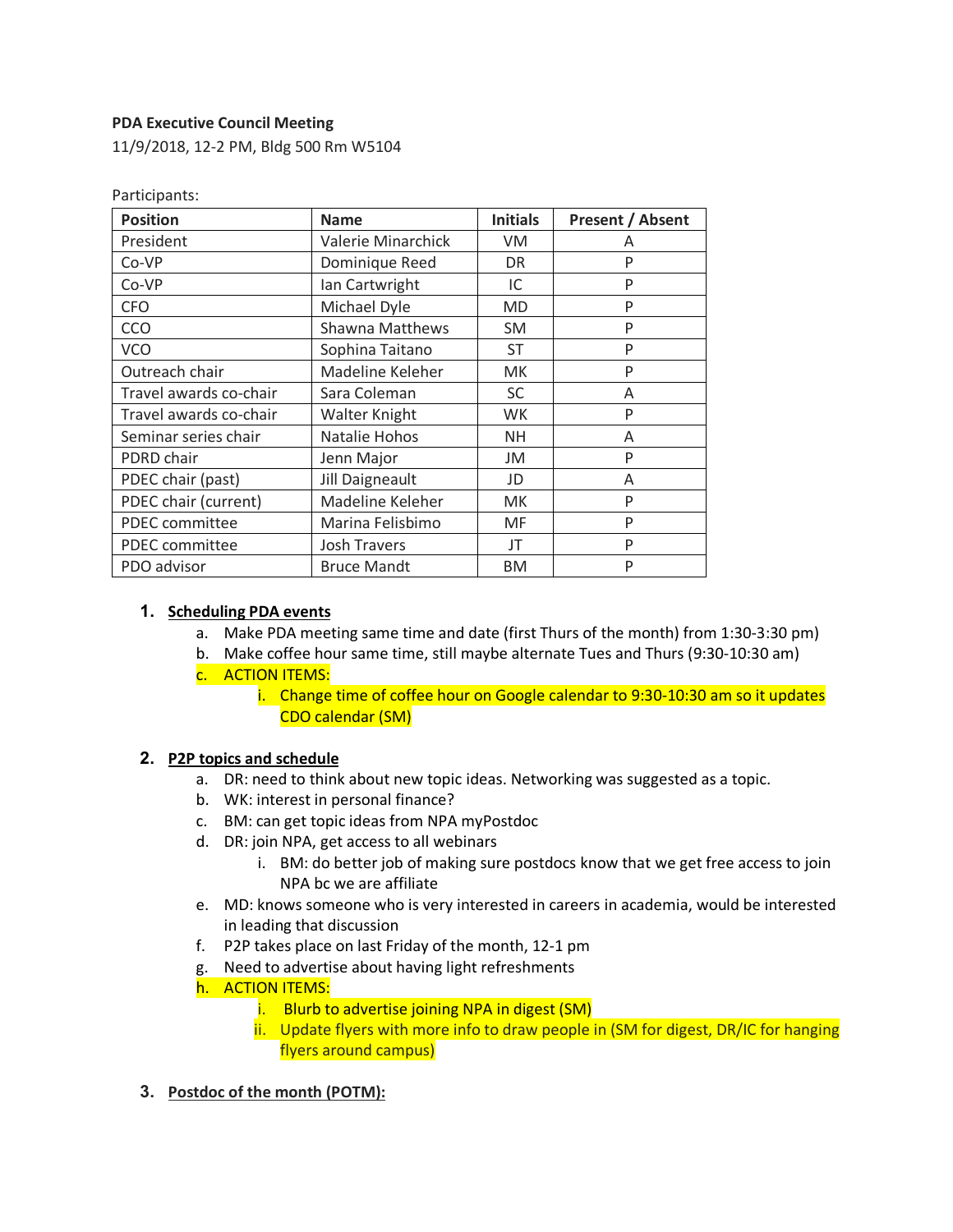- a. We need to advertise this more- postdocs generally don't know how to nominate someone
- b. MK: at coffee hour, can invite current POTM, recognize them, hand out slips of paper to nominate next POTM
- c. BM: need to do better job of recognizing and celebrating postdoc achievements in keeping with wellness theme of PDA
- d. Take a picture of POTM at coffee hour
- e. IC: golden (broken) pipet
- f. JM: should we do a separate email to advertise current POTM?
- g. SM: can potentially run the risk of too many emails going to postdoc listserv
- h. DR: difficult to nominate people, or at least perceived that way
- i. JM: maybe do QR code?
	- i. BM: can do simple QualTrix survey on website that would link to QR code

# **ACTION ITEMS:**

- i. Invite current POTM to coffee hour (??)
- ii. Design QualTrix survey for nominating people to POTM that links to QR code (??)

# **4. Departmental rep program:**

- a. Involves emailing the reps and sending out to departmental reps
- b. IC: need to have meeting with departmental reps
- c. MK willing to do it, but per BM, likely belongs under Engagement Committee activities
- d. IC: find a way to engage faculty to increase support of postdocs attending PDA events
- e. Make a packet of material or email template to send to new postdocs; send to faculty?
	- i. BM: send info to faculty at the same time as postdocs
- f. ACTION ITEMS:
	- i. Get back into swing of notifying departmental reps about new postdocs (VM/DR?)
	- ii. Make packet of material to send to new postdocs and faculty (??)
	- iii. Set up rotation of exec council members to attend new postdoc orientations (??)

# **5. Charter changes:**

- a. Move elections to July?
- b. Need to get all postdocs to agree to change; Hannah (prev pres) accomplished this via town hall
- c. BM: people given a week post-town hall to make comments or raise concerns
- d. JM: do town hall in the spring?
- e. ACTION ITEMS:

i. none

**6. Travel awards:**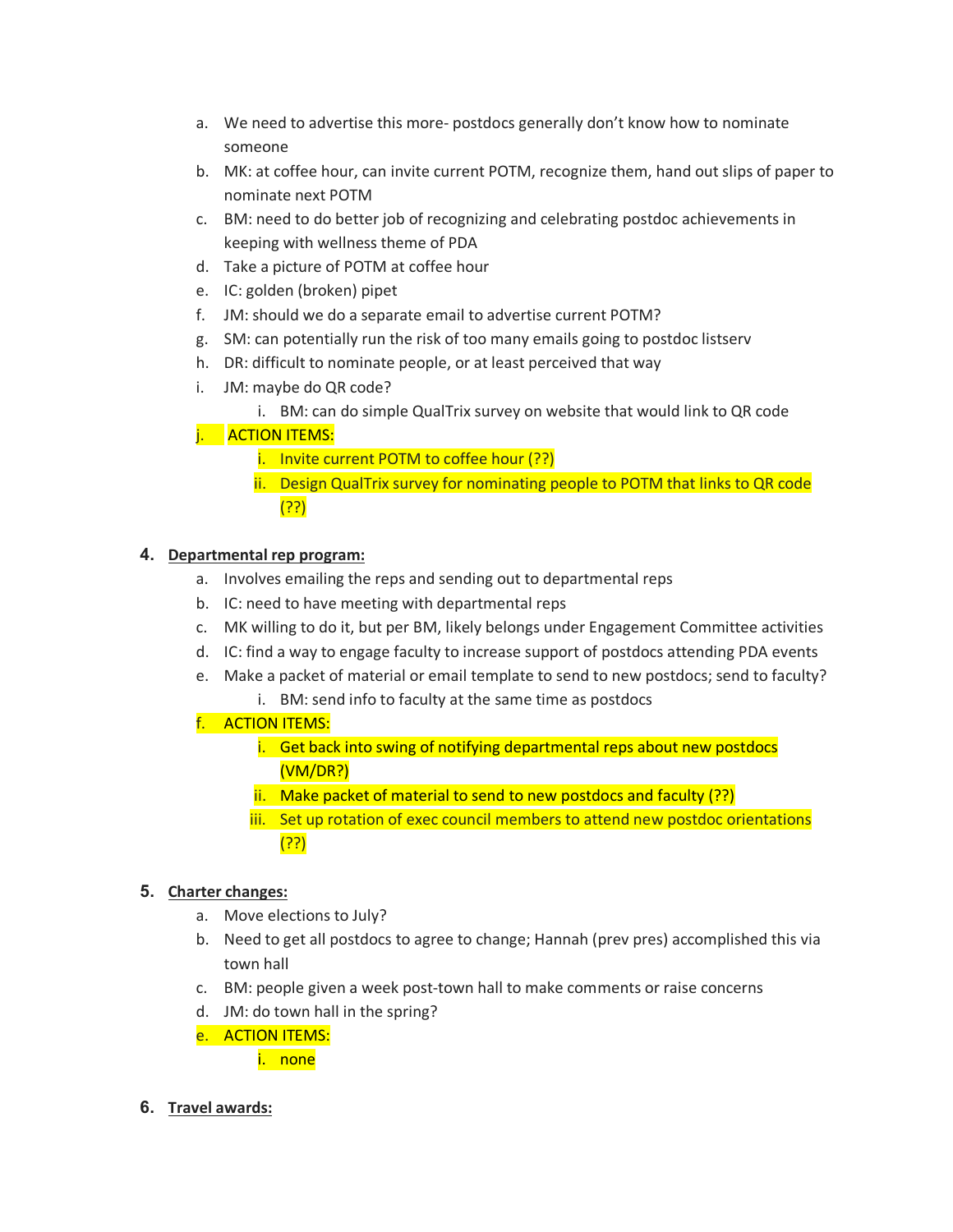- a. WK: Met with BM and SC last week, mean funding % is 11.2%, not very encouraging
- b. Currently focusing on arranging meetings with deans on campus early in 2019 and maybe alumni association to increase funding
- c. Relatively small amounts of funding make a big difference (15K is goal up from 5K currently)
- d. BM: currently all money comes from graduate school
- e. 90% of postdocs are in SOM, 25% of postdocs are in Dept of Medicine, Pharmacy has 25- 30 postdocs—never asked any of them for money
- f. BM: we don't have alumni relations, emails asking for money come from Advancement
- g. **ACTION ITEMS:**

i. none

## **7. Finance updates:**

- a. MD: plans on meeting with BM
- b. BM: need to file charges to appropriate speedtype (<\$1000 spent on our speedtype)
- c. DR: how do we submit receipts?
- d. MD: learning how to do reimbursements by working via Project Bridge
- e. BM: need to be delegate in order to submit a report on someone's behalf (need to file our own)
	- i. If put on a P-card, whoever has the P-card can do the processing
	- ii. MD has screenshots to show people how to do reimbursements
	- iii. All charges captured via google docs but needs to be updated

## f. ACTION ITEMS:

i. Create SOP for submitting receipts for reimbursement (MD)

## **8. Potential for establishing a Communications Committee:**

- a. Sophina Taitano (ST) to serve as vice pres of communications- will take over website maintenance, Instagram, Facebook, LinkedIn, SM to retain digest and Twitter, LinkedIn
- b. Need to update charter to reflect VP-of communications
- c. MD: Send out one-sentence reminder for submitting digest content
- d. DR: Slack. We are going to try it, Ian will head this effort. We can collect data on this, see if slack is a more effective way for a PDA exec board to communicate (may be more effective than emails), we can even present this at the next poster.
- e. ACTION ITEMS:
	- i. Short tutorial for the next meeting prepared by IC.

# **9. PDRD update:**

- a. JM: First meeting next week to see who is interested and pick ideas for a theme, speaker, and date. Will figure out how often they will meet from there.
- b. ACTION ITEMS:

i. None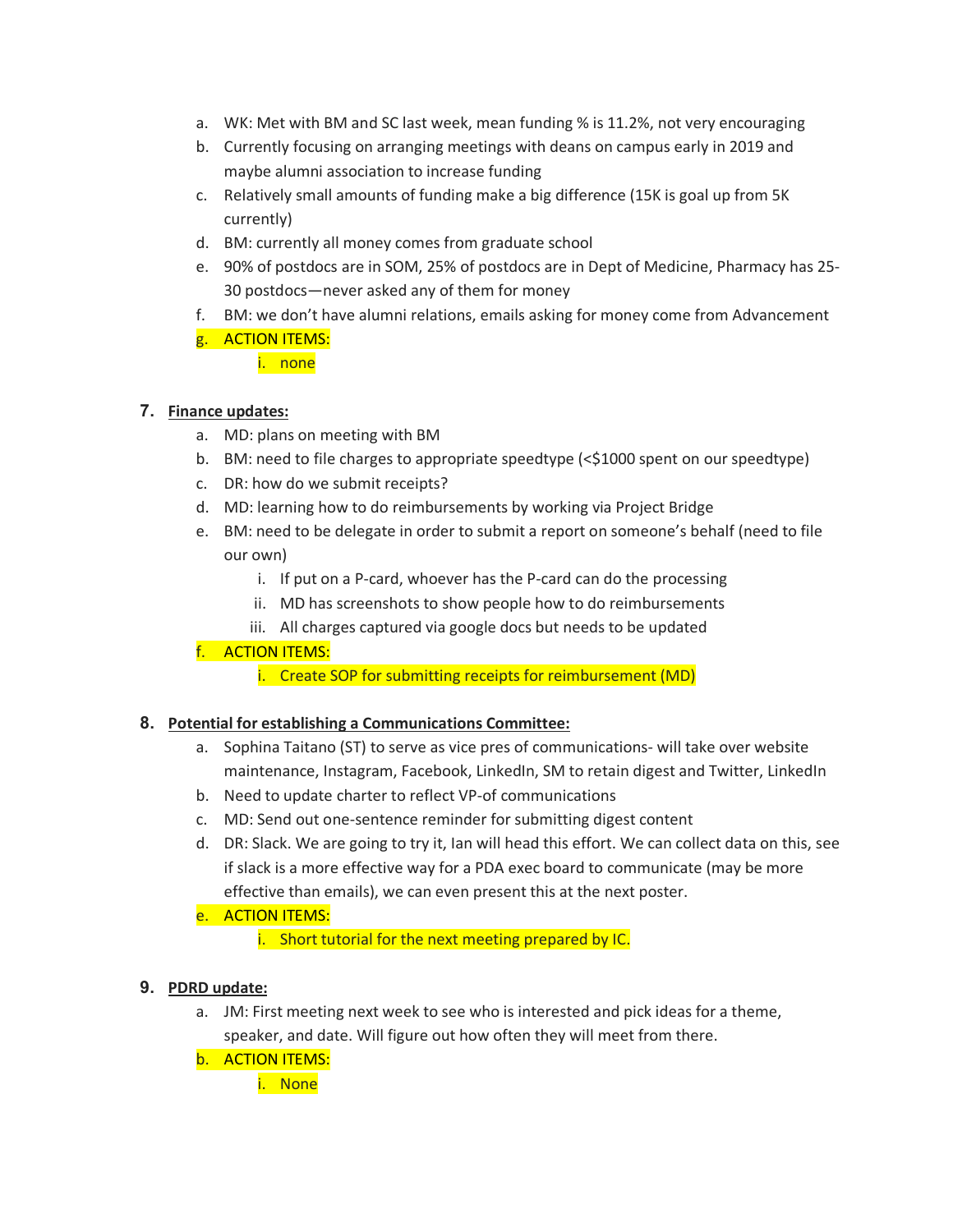#### **10. PDEC update:**

- a. Jill is out on maternity leave so need a chair for the Engagement Committee and then multiple people on the committee.
	- i. Events: Coffee hour, hike series, NPAW, departmental rep program, etc.
	- ii. How are we engaging people? It needs to be an intentional, directed effort.
	- iii. Track metrics; for example do we want an increase in the number of people going on hikes?
	- iv. Roles: Marina Felisbimo (MF) and Josh Travers (JT) will serve on the committee. MK will be the Engagement chair.

## b. ACTION ITEMS:

i. none

## **11. NPAW survey update:**

- **a.** MK presented the results of the NPAW survey
- **b.** Key insights:
	- **i.** Coffee hours best in the morning
	- **ii.** Postdocs prefer receiving PDA updates via the digest, then by flyers
	- **iii.** Professional headshots and networking lunch were the most attended NPAW events
		- **1.** Postdocs don't want to bring their PIs to the networking lunch so maybe should re-think the format of that
	- **iv.** Massages were a big hit except with one person
		- **1.** Next time can move the check in away from where the massages are happening so it's not so loud
	- **v.** People didn't come to the Day of Service because they didn't have enough notice to fit it into their schedule
		- **1.** 25 maybes and 16 yes for being interested in next year's day of service, with suggestions of adding an animal shelter or park clean up activity
	- **vi.** People liked the happy hour, maybe move it to Cedar Creek where there are drink options other than beer
	- **vii.** Industry talk was not structured enough—maybe have a panel of several industry people next time, and have them prepare a PowerPoint presentation instead of just googling things in front of the audience
	- **viii.** Overall feedback is that people were very happy with NPAW, but wanted more notice of events and a flyer that had all the events of the week posted ahead of time
	- ix. Things to change for next time:
		- **1.** Try not to make all the activities in the same building
		- **2.** Try some structured socializing events next year; i.e., trivia night, group walk, team scavenger hunt, networking lunch with icebreaker activity, etc